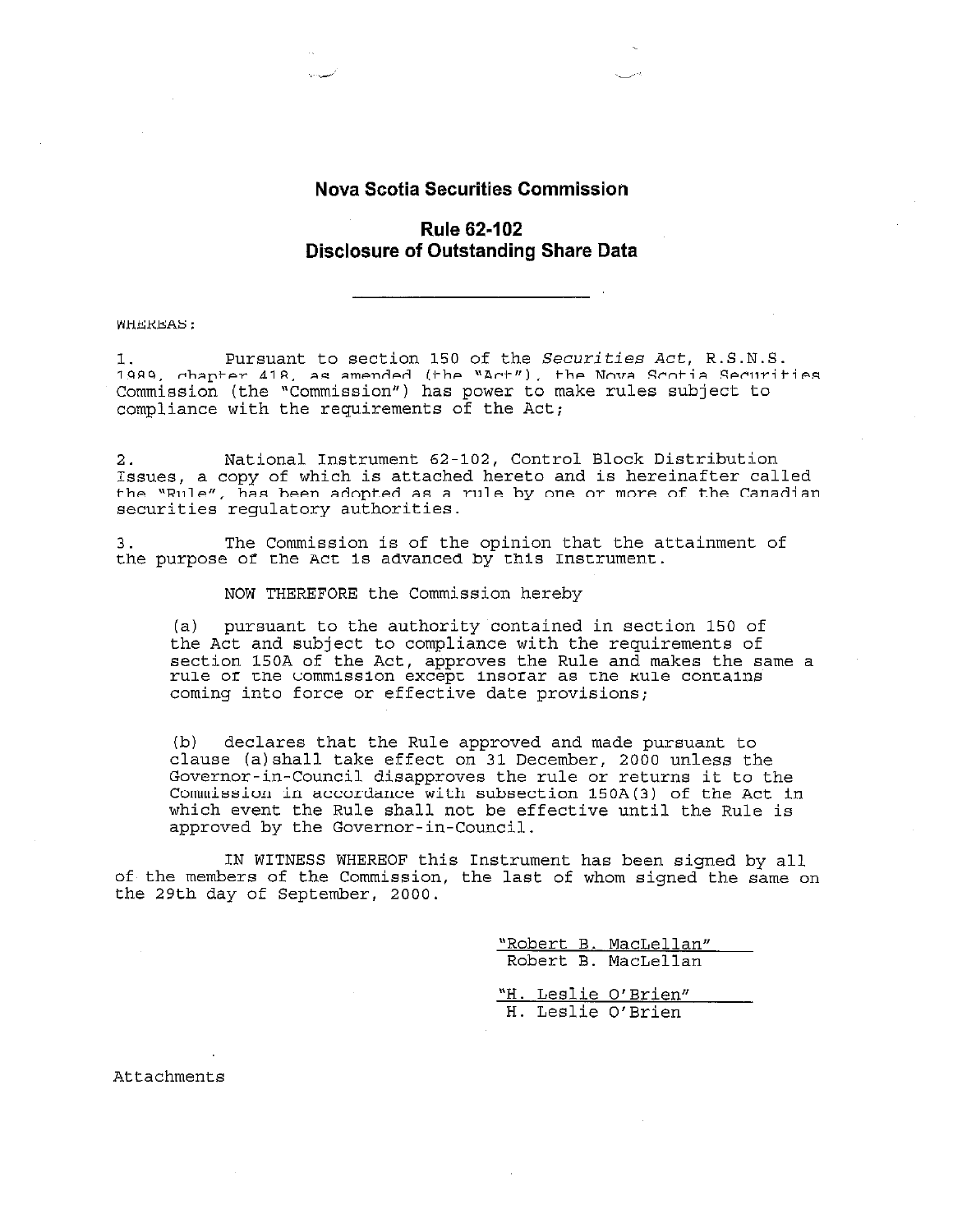## **NATIONAL INSTRUMENT 62-102 DISCLOSURE OF OUTSTANDING SHARE DATA**

## **PART 1 INTERPRETATION**

**1.1 Interpretation** - Terms defined or interpreted in National Instrument 62-103 The Early Warning System and Related Take-over Bid and Insider Reporting Issues and used in this Instrument have the respective meanings ascribed to them in National Instrument 62-103.

## **PART 2 DISCLOSURE OF OUTSTANDING SHARE DATA**

## **2.1 Disclosure of Outstanding Share Data**

- (1) A reporting issuer shall include the disclosure required by this section in
	- (a) its annual and interim financial statements filed under securities legislation, or
	- (b) a supplement to each of its annual and interim financial statements filed under securities legislation, if the supplement is filed and sent to securityholders with the applicable annual and interim financial statements.
- (2) The disclosure prepared by a reporting issuer under this section shall be prepared as of the latest practicable date and shall include disclosure as of that date.
- (3) The disclosure prepared by a reporting issuer under this section shall consist of the designation and number or principal amount of
	- (a) each class and series of voting or equity securities of the reporting issuer that are outstanding;
	- (b) each class and series of securities of the reporting issuer that are outstanding and that are convertible into, or exercisable or exchangeable for, voting or equity securities of the reporting issuer; and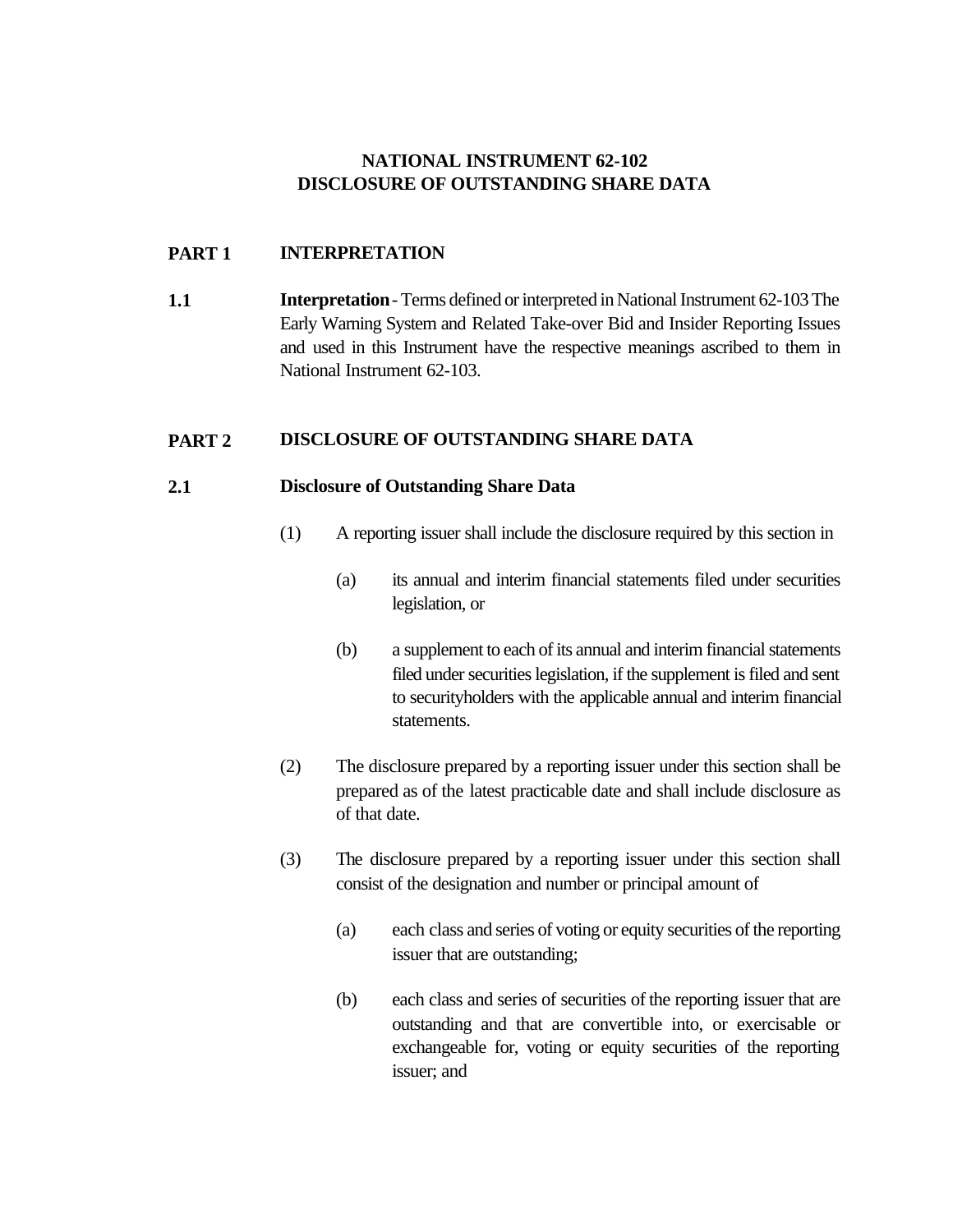- (c) to the extent determinable, each class and series of voting or equity securities of the reporting issuer into which, or for which, any outstanding securities of the reporting issuer are convertible, exercisable or exchangeable.
- **2.2 Relief** Section 2.1 does not apply to a reporting issuer that is not incorporated, continued or organized under the laws of Canada or a jurisdiction if
	- (a) both
		- (i) the number of voting or equity securities of each class of the reporting issuer held by registered or beneficial security holders in Canada is less than 10 per cent of the outstanding securities of the class, and
		- (ii) the reporting issuer publicly reports outstanding share information periodically; or
	- (b) the reporting issuer
		- (i) has a class of securities registered under section 12(b) or 12(g) of the 1934 Act or is required to file reports under section 15(d) of the 1934 Act,
		- (ii) reports outstanding share information in compliance with the 1934 Act, and
		- (iii) files a copy of all filings made under the 1934 Act promptly after their filing with the SEC.

## **PART 3 EXEMPTION**

#### **3.1 Exemption**

(1) The regulator or the securities regulatory authority may grant an exemption to this Instrument, in whole or in part, subject to such conditions or restrictions as may be imposed in the exemption.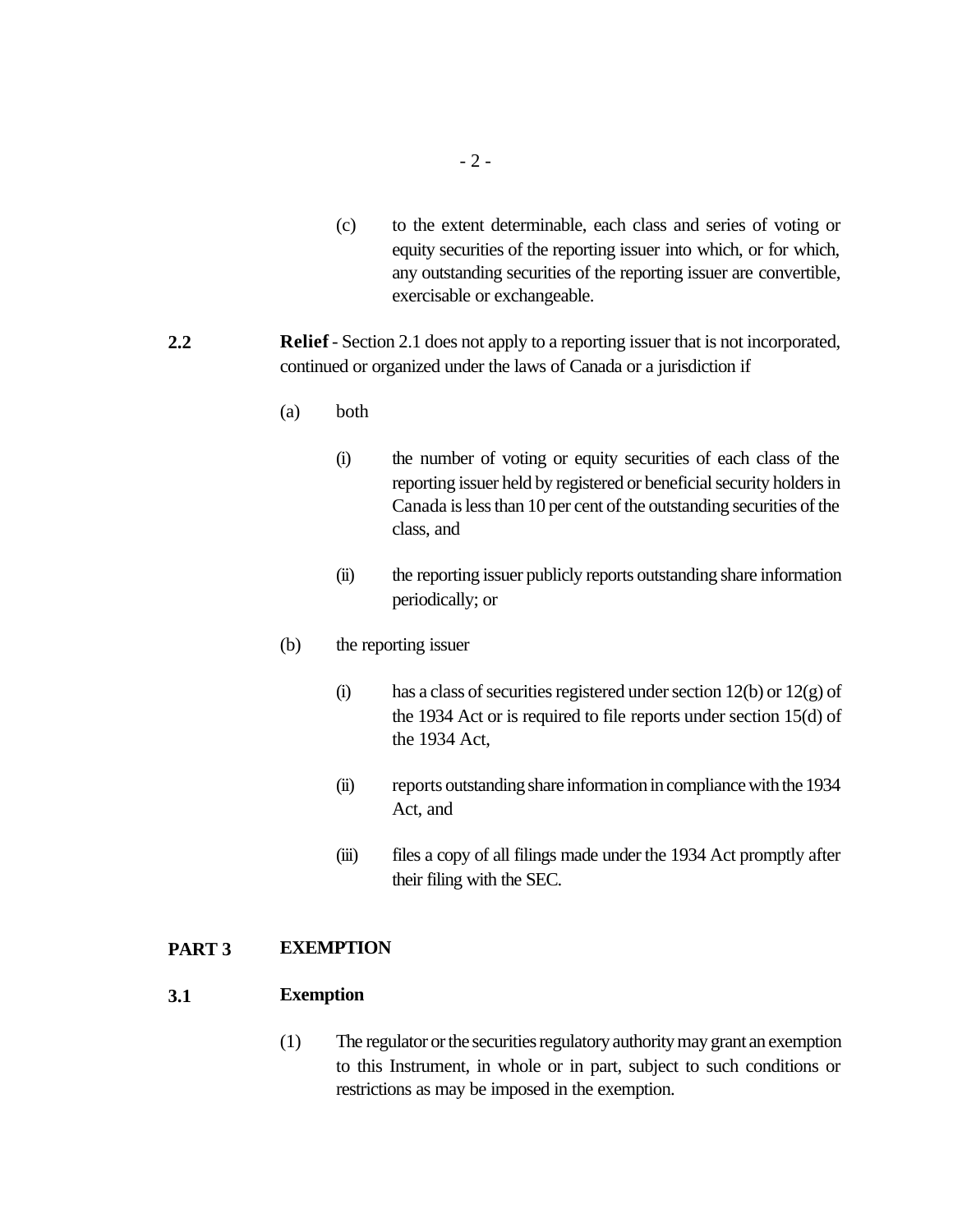(2) Despite subsection (1), in Ontario only the regulator may grant such an exemption.

# **PART 4 EFFECTIVE DATE**

**4.1 Effective Date** - This Instrument comes into force on March 15, 2000.